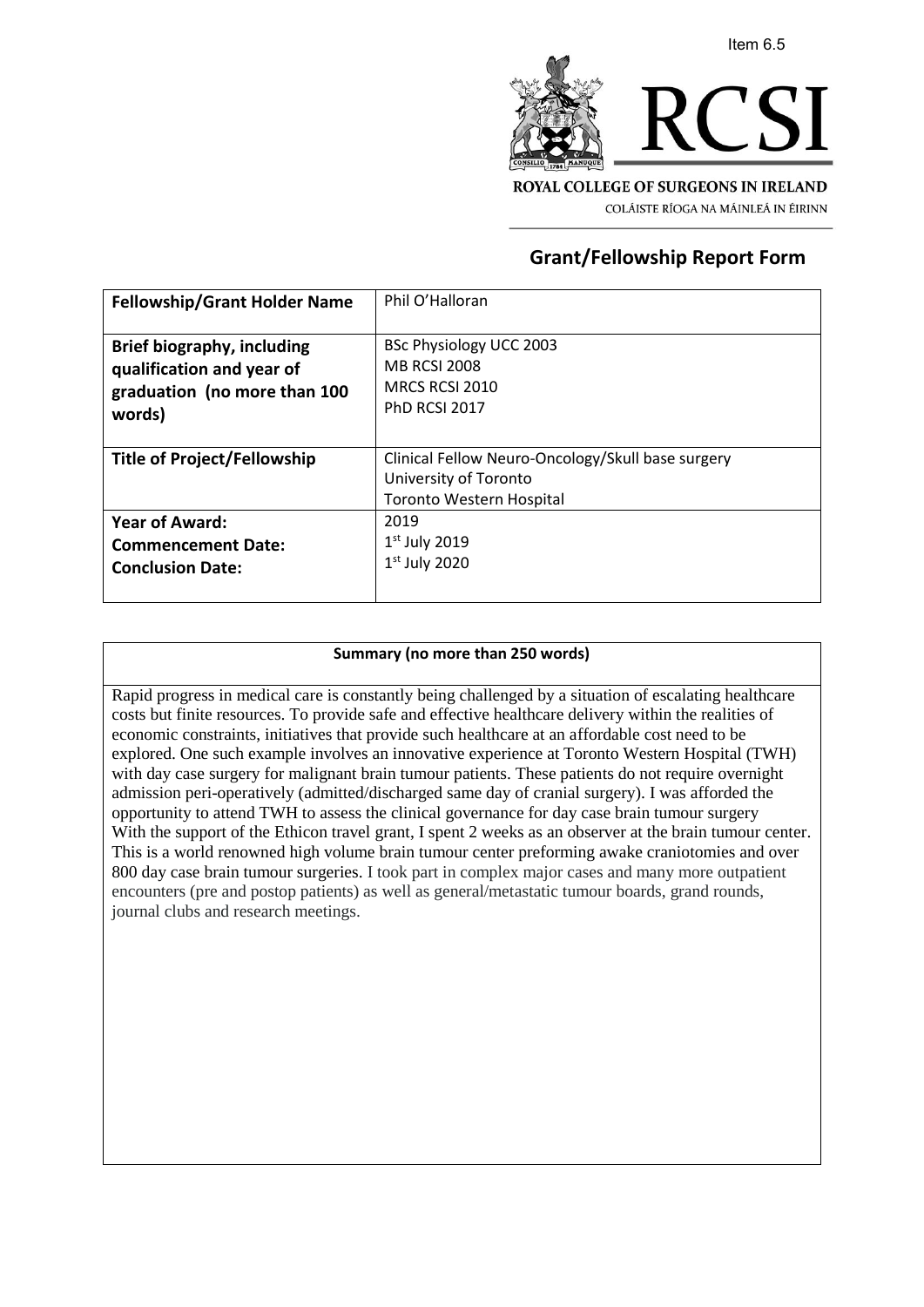## **Grant Report (in the region of but no more than 500 words)**

Objectives of Project/Fellowship:

- 1) Examine the clinical governance/care pathway of day case surgery for brain tumour patients in TWH.
- 2) Preform complex neuro-oncology and skull base surgeries.
- 3) Develop a clinical and research collaboration with TWH, enhancing the care provided for patients with brain tumours.

Did you achieve these objectives? Yes

In your opinion, what is the value of your award to:

(a) Yourself

It was a unique opportunity to see the day-to-day running of a high volume brain tumour center and learn the care pathways surrounding day case brain tumour surgeries. Part from preforming complex skull base procedures, I also took part in cutting edge LITT therapy for brain tumour patients, becoming the 1<sup>st</sup> Irish neurosurgeon to preform such procedures. I also developed excellent relationships with leading neuroncology surgeons.

(b) The institution in which you worked

It was an excellent opportunity to further build on strong collaborations between the our 2 institutions.

(c) In the future for Irish patients

Future Irish patients undergoing brain tumour surgery can be successfully and safely discharged the same surgical day, leading to significant resource savings.